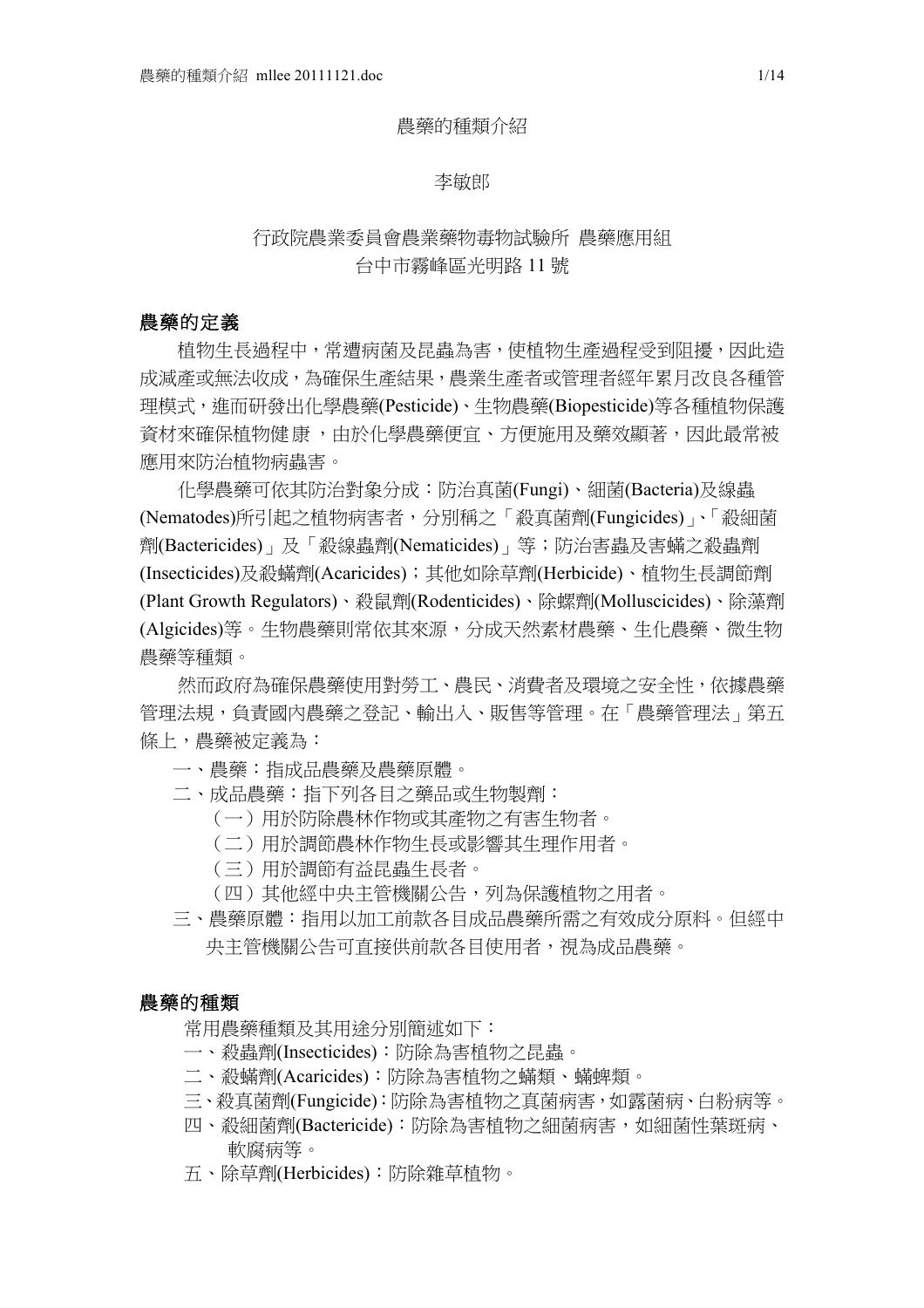- 六、殺鼠劑(Rodenticide):防除農田之野鼠;
- 七、植物生長調節劑(Plant Growth Regulator):促進植物之生長、開花或再 生。
- 八、殺線蟲劑(Nematocide):防除為害植物之線蟲。
- 九、除藻劑(Algicides):防除水域之藻類。

為使學者快速了解各類常用農藥之用途與作用機制,下面章節將以農藥種類 為大綱,作用機制及常用農藥種類為細目及進行介紹,方便學者了解農藥種類。

#### 殺蟲劑 **(Insecticides)**

殺蟲劑種類繁多,因此為方便學者迅速了解其作用機制與常用種類,採用殺 蟲劑抗藥性行動委員會(Insecticide Resistance Action Committee, IRAC , http://www.irac-online.org/)所編制之作用機制表

(http://www.irac-online.org/resources-2/document-library/#Mode%20of%20Action) (表一),以作用機制為綱要,介紹常見病害之殺蟲劑種類為輔,使學員了解其 中殺蟲劑種類與其作用範圍。

| 編號             | 作用機制:意義                    | 編號 | 作用機制:意義                             |
|----------------|----------------------------|----|-------------------------------------|
| 1              | 乙醯膽鹼酯酶抑制劑                  | 14 | 尼古丁乙醯膽鹼受體通道阻礙劑                      |
|                | (Acetylcholinesterase      |    | (Nicotinic acetylcholine receptor)  |
|                | inhibitors): 抑制神經作用。       |    | channel blockers):阻礙神經作用。           |
| $\overline{2}$ | γ-胺基丁酸氯離子通道拮抗              | 15 | 鱗翅目幾丁質生合成抑制劑第0型                     |
|                | 物(GABA-gated chloride      |    | (Inhibitors of chitin biosynthesis, |
|                | channel antagonist): 抑制神   |    | type 0, Lepidopteran): 阻礙生長調        |
|                | 經作用。                       |    | 節。                                  |
| 3              | 鈉離子通道調節劑(Sodium            | 16 | 同翅目幾丁質生合成抑制劑第1型                     |
|                | channel modulators): 抑制神   |    | (Inhibitors of chitin biosynthesis, |
|                | 經作用。                       |    | type 1, Homopteran): 阻礙生長調          |
|                |                            |    | 節。                                  |
| $\overline{4}$ | 尼古丁乙醯膽鹼受體增效劑               | 17 | 雙翅目蛻皮干擾劑(Moulting                   |
|                | (Nicotinic acetylcholine)  |    | disruptor, Dipteran):阻礙生長調節。        |
|                | receptor agonists): 抑制神經   |    |                                     |
|                | 作用。                        |    |                                     |
| 5              | 尼古丁乙醯膽鹼受體異位活               | 18 | 蜕皮激素增效劑(Ecdysone receptor           |
|                | 化劑(Nicotinic acetylcholine |    | agonists):阻礙生長調解。                   |
|                | receptor allosteric        |    |                                     |
|                | activators):抑制神經作用。        |    |                                     |
| 6              | 氯離子通道活化物(Chloride          | 19 | 章魚涎胺受體增效劑(Octopamine                |
|                | channel activators): 抑制神經  |    | receptor agonist): 干擾神經作用。          |
|                | 與肌肉作用。                     |    |                                     |
| $\overline{7}$ | 青春激素模擬劑(Juvenile           | 20 | 粒線體複合物 III 電子傳遞抑制劑                  |

表一、殺蟲劑之作用機制分類表: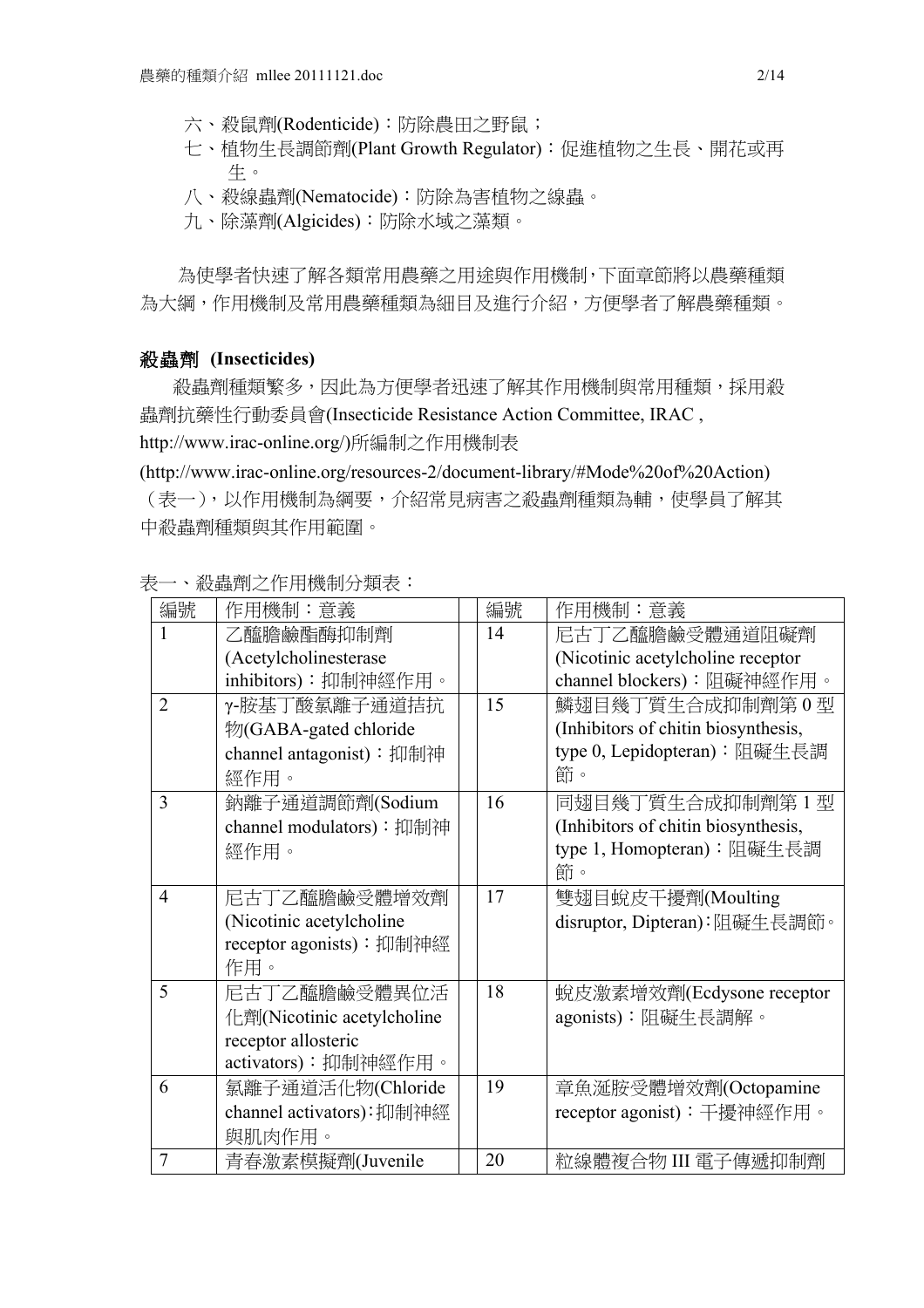| 編號 | 作用機制:意義                      | 編號 | 作用機制:意義                             |
|----|------------------------------|----|-------------------------------------|
|    | hormone mimics): 生長調節        |    | (第 II 結合點)[Mitochondrial            |
|    | 劑。                           |    | complex III electron transport      |
|    |                              |    | inhibitors (Coupling site II)]: 抑制能 |
|    |                              |    | 量代謝。                                |
| 8  | 雜類非專一性(多作用點)抑                | 21 | 粒線體複合物I電子傳遞抑制劑                      |
|    | 制劑[Miscellaneous             |    | (Mitochondrial complex I electron   |
|    | non-specific (multi-site)    |    | transport inhibitors): 抑制能量代謝。      |
|    | inhibitors]: 多作用點抑制          |    |                                     |
|    | 劑。                           |    |                                     |
| 9  | 選擇性同翅目取食阻礙劑                  | 22 | 電壓相依之鈉離子通道阻礙劑                       |
|    | (Selective homopteran        |    | (Voltage-dependent sodium channel   |
|    | feeding blockers):阻礙同翅       |    | blockers):阻礙神經作用。                   |
|    | 目昆蟲取食。                       |    |                                     |
| 10 | 蟎類生長抑制劑(Mite                 | 23 | 乙醯輔酶 A 羧化酶抑制劑                       |
|    | growth inhibitors): 蟎類生長     |    | (Inhibitors of acetyl CoA           |
|    | 抑制劑。                         |    | Carboxylase): 抑制酯質合成、生長             |
|    |                              |    | 調節。                                 |
| 11 | 昆蟲中腸膜之微生物破壞物                 | 24 | 粒線體複合物 IV 電子傳遞抑制劑                   |
|    | (Microbial disruptors of     |    | (Mitochondrial complex IV electron  |
|    | insect midgut membranes):    |    | transport inhibitors): 抑制能量代謝       |
|    | 干擾中腸膜作用。                     |    |                                     |
| 12 | 粒線體 ATP 合成酶抑制劑               | 28 | 魚尼丁受體調節劑(Ryanodine                  |
|    | (Inhibitors of mitochondrial |    | receptor modulators): 抑制神經與肌        |
|    | ATP synthase):阻礙能量代          |    | 肉作用                                 |
|    | 謝。                           |    |                                     |
| 13 | 透過干擾質子梯度分解氧化                 | un | 未知作用者(Compounds of                  |
|    | 磷酸化反應的非耦合物                   |    | unknown or uncertain mode of        |
|    | Uncouplers of oxidative      |    | action):作用機制未知。                     |
|    | phosphorylation via          |    |                                     |
|    | disruption of the proton     |    |                                     |
|    | gradient:阻礙能量代謝。             |    |                                     |

常見殺蟲劑種類略述如下:

一、有機氯劑(organochlorines)

作用機制為干擾昆蟲神經系統,造成肌肉痙攣、抽筋甚或死亡。但 因殘留期過久,造成環境的污染,已陸續被禁用,如安殺番 (endosulfan) 二、有機磷劑(organophosphates)

作用機制為藥劑結合神經系統中的乙酸膽酯酶,導致乙酸膽酯不斷 累積,造成隨意肌急劇痙攣,終至麻痺,影響呼吸系統,因此有機磷劑 急性中毒時會有窒息現象。此類農藥因急毒性強、殘留期短,同時因稀 釋倍數低、用量大,且對許多生物及人類具毒性,因此被視為對環境不 友善的農藥,目前各國已相繼限用或禁用。本類藥劑有一品松(EPN)、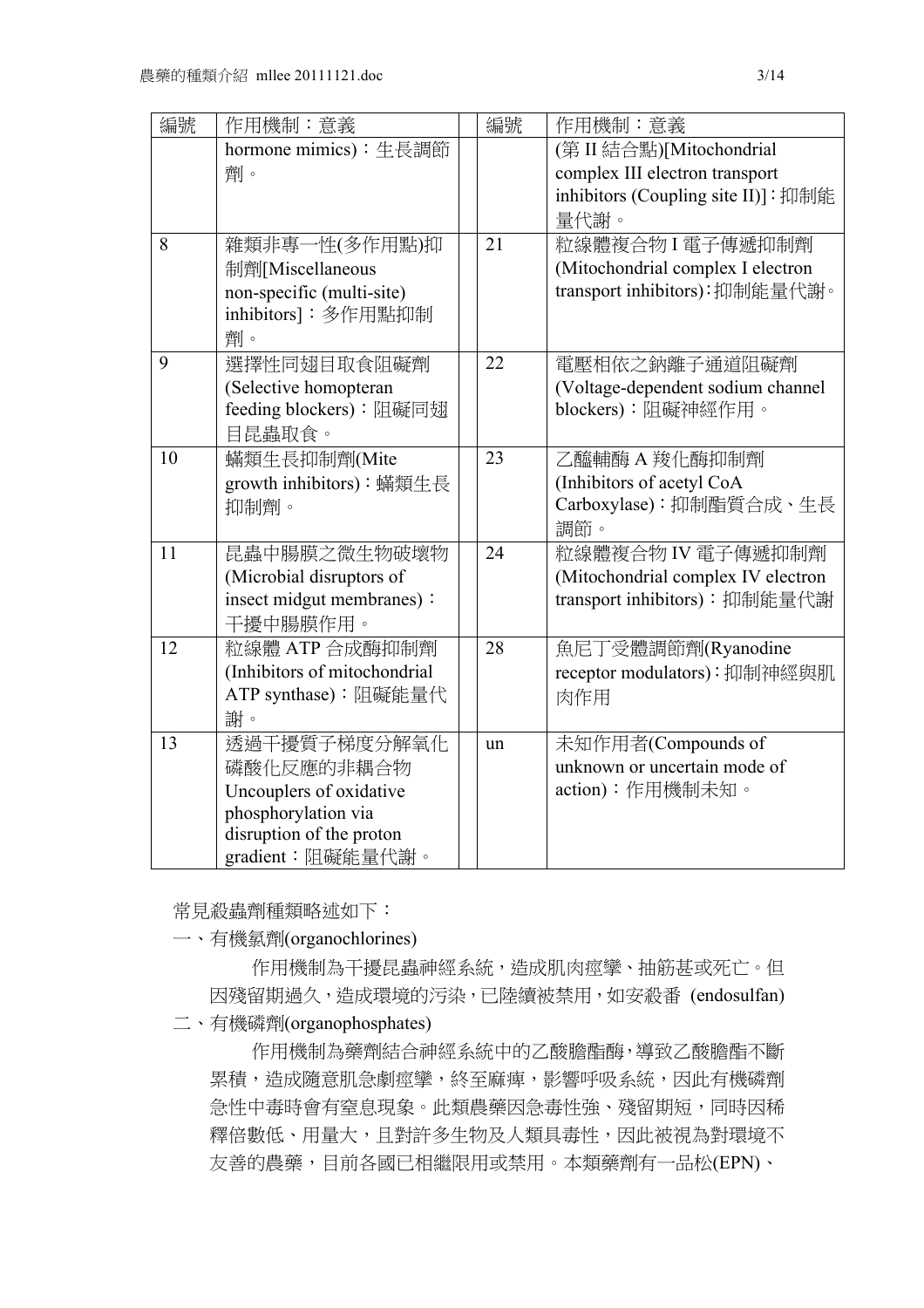乃力松(naled)、二硫松(disulfoton)、二氯松(dichlorvos)、三氯松 (trichlorfon)、三落松(triazophos)、大利松(diazinon)、大滅松 (dimethoate)、巴拉松(parathion)、巴賽松(phoxim)、加福松(isoxathion) 、必芬松(pyridaphenthion)、甲基巴拉松(parathion-methyl)、托福松 (terbufos)、佈飛松(profenofos)、谷速松(azinphos-methyl)、亞芬松 (isofenphos)、亞特松(pirimiphos-methyl)、亞素靈(monocrotophos)、亞 培松(temephos)、芬殺松(fenthion)、芬滅松(fenamiphos)、美文松 (mevinphos)、拜裕松(quinalphos)、飛達松(heptenophos)、益滅松 (phosmet)、馬拉松(malathion)、硫滅松(thiometon)、陶斯松 (chlorpyrifos)、普伏松(ethoprophos)、普硫松(prothiofos)、氯芬松 (chlorfenvinphos)、氰乃松(cyanophos)、愛殺松(ethion)、滅大松 (methidathion)、滅加松(mecarbam)、滅多松(oxydemeton-methyl)、滅賜 松(demeton-S-methyl)、裕必松(phosalone)、達馬松(methamidophos)、 福木松(formothion)、福瑞松(phorate)、福賜米松(phosphamidon)、福賜 松(leptophos)、福賽絕(fosthiazate)、撲滅松(fenitrothion)、樂本松 (tetrachlorvinphos)、毆殺松(acephate)、毆滅松(omethoate)、獲賜松 (isothioate)、繁米松(vamidothion)、賽達松(phenthoate)、雙特松 (dicrotophos)

三、氨基甲酸鹽類(Carbamates)

此類殺蟲劑是氨基甲酸的衍生物,作用機制是抑制乙酸膽酯酶作 用,使神經傳遞作用失常,本類殺蟲劑包括丁基加保扶(carbosulfan)、丁 基滅必蝨(fenobucarb)、比加普(pirimicarb)、加保利(carbaryl)、加保扶 (carbofuran)、安丹(propoxur)、佈嘉信(butocarboxim)、免扶克 (benfuracarb)、免敵克(bendiocarb)、治滅蝨(metolcarb)、納乃得 (methomyl)、得滅克(aldicarb)、硫伐隆(thiofanox)、硫敵克(thiodicarb)、 滅必蝨(isoprocarb)、滅克蝨(XMC)、滅爾蝨(xylylcarb)、滅賜克 (methiocarb)、毆殺滅(oxamyl)、覆滅蟎(formetanate)。

四、生物性殺蟲劑(Botanicals)

由植物萃取而來的殺蟲劑,包括印楝素(azadirachtin)、魚藤精 (rotenone)。

五、合成除蟲菊精類(Pyrethroids)

合成除蟲菊素於日光下穩定,但容易在土壤中分解,對環境衝擊 小。低濃度即可對昆蟲產生高毒性,對水生生物毒性高,但對人畜卻相 當安全。本類農藥有合芬寧(halfenprox)、百滅寧(permethrin)、伽瑪賽洛 寧(gamma-cyhalothrin)、貝他賽扶寧(beta-cyfluthrin)、亞烈寧 (allethrin)、亞滅寧(alpha-cypermethrin)、依芬寧(etofenprox)、矽護芬 (silafluofen)、芬化利(fenvalerate)、芬普寧(fenpropathrin)、阿納寧 (acrinathrin)、泰滅寧(tralomethrin)、益化利(esfenvalerate)、除蟲菊精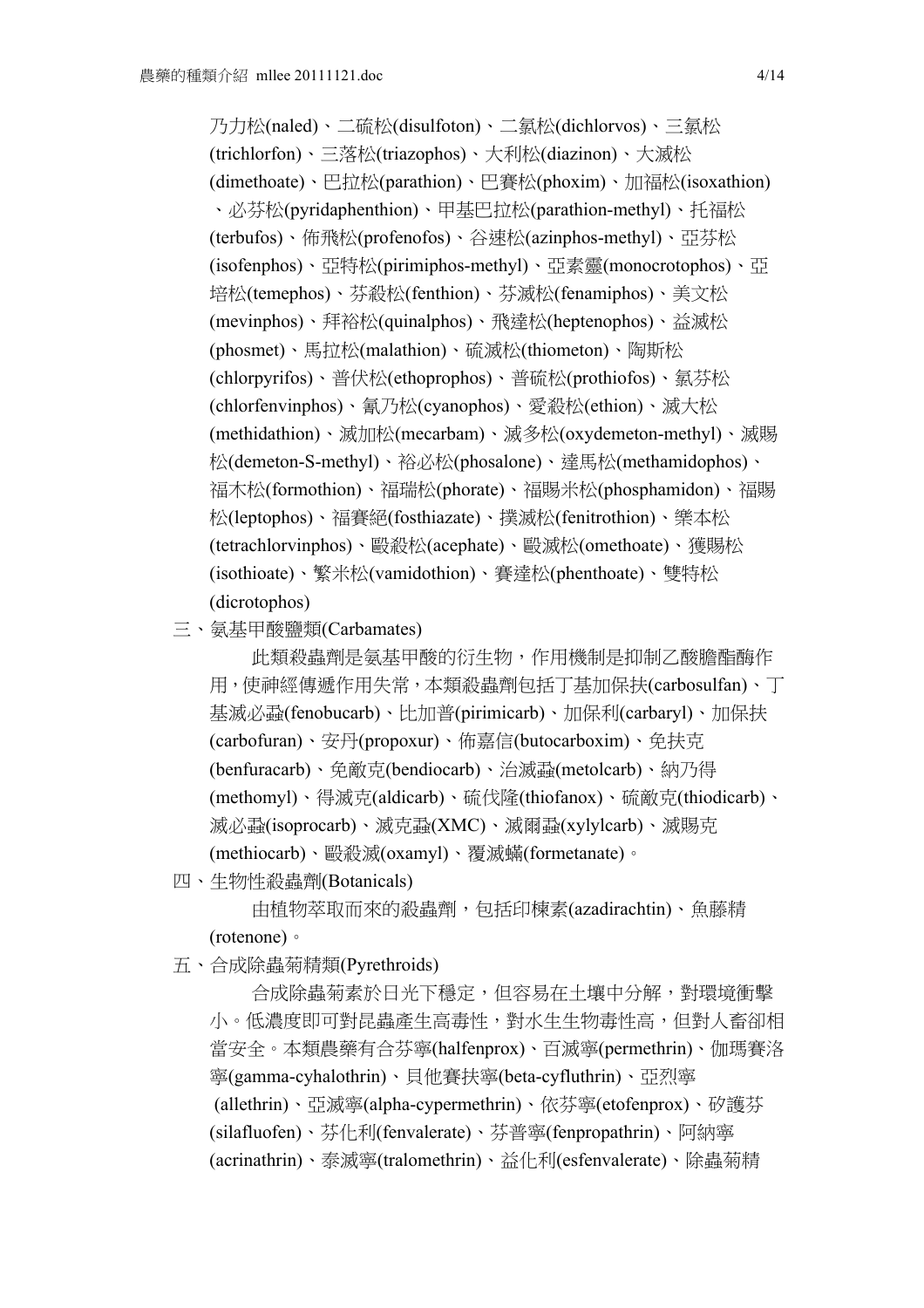(pyrethrins)、畢芬寧(bifenthrin)、異亞烈寧(d-allethrin)、異治滅寧 (d-tetramethrin)、第滅寧(deltamethrin)、傑他賽滅寧(zeta-cypermethrin)、 福化利(tau-fluvalinate)、撲滅芬成分之一(phenothrin)、賽扶寧 (cyfluthrin)、賽洛寧(lambda-cyhalothrin)、賽滅寧(cypermethrin)護賽寧 (flucythrinate)等。

六、尼古丁(Nicotine)、類尼古丁類(Nicotinoids)

本類殺蟲劑具接觸毒及胃毒,有上下移行性之系統性,作用機制為 增進尼古丁乙醯膽鹼受體作用而影響神經系統。本類殺蟲劑包括尼古丁 (Nicotine)、可尼丁(clothianidin)、亞滅培(acetamiprid)、益達胺 (imidacloprid)、達特南(dinotefuran)、賽果培(thiacloprid)、賽速安 (thiamethoxam)等。

七、氯離子通道活化物

本類殺蟲劑包括因滅汀(emamectin benzoate)、阿巴汀(abamectin) 、密滅汀(milbemectin)等。

八、能量代謝抑制劑

本類藥劑主要作用機制為阻礙昆蟲體內之能量代謝途徑,使昆蟲死

- 亡,其種類包括
	- 1. 粒線體 ATP 合成酶抑制劑:亞環錫(azocyclotin)、芬佈賜 (fenbutatin oxide)、錫蟎丹(cyhexatin);殺蟎多(PPPS)、毆蟎多 (propargite);得脫蟎(tetradifon)等。
	- 2. 透過干擾質子梯度分解氧化磷酸化反應的非耦合物: 克凡派 (chlorfenapyr)。
	- 3. 粒線體複合物 III 電子傳遞抑制劑(第 II 結合點):愛美松 (hydramethylnon)、亞醌蟎(acequinocyl)等。
	- 4. 粒線體複合物 I 電子傳遞抑制劑:芬殺蟎(fenazaquin)、芬普蟎 (fenpyroximate)、得芬瑞(tebufenpyrad)、畢汰芬(pyrimidifen)、 畢達本 (pyridaben)、脫芬瑞(tolfenpyrad);魚藤精(rotenone)等。
	- 5. 粒線體複合物 IV 電子傳遞抑制劑:好達勝(aluminium phosphide)、磷化鎂(magnesium phosphide)等。

九、昆蟲生長調節劑

此類藥劑主要作用是胃毒,具部分觸殺活性,無內吸性,作用機制 是干擾幼、若蟲及卵内胚胎發育過程中之幾丁質合成,使幼、若蟲不能 蛻皮而死亡,使卵不能孵化,無法殺死成蟲,但會抑制蛻皮,針對害蟲 幼期防治,對人畜毒性極低。本類殺蟲劑及殺蟎劑包括

1. 鱗翅目幾丁質生合成抑制劑:二福隆(diflubenzuron)、六伏隆 (hexaflumuron)、克福隆(chlorfluazuron)、氟芬隆(flufenoxuron) 、得福隆(teflubenzuron)、祿芬隆(lufenuron)、諾伐隆 (novaluron)等。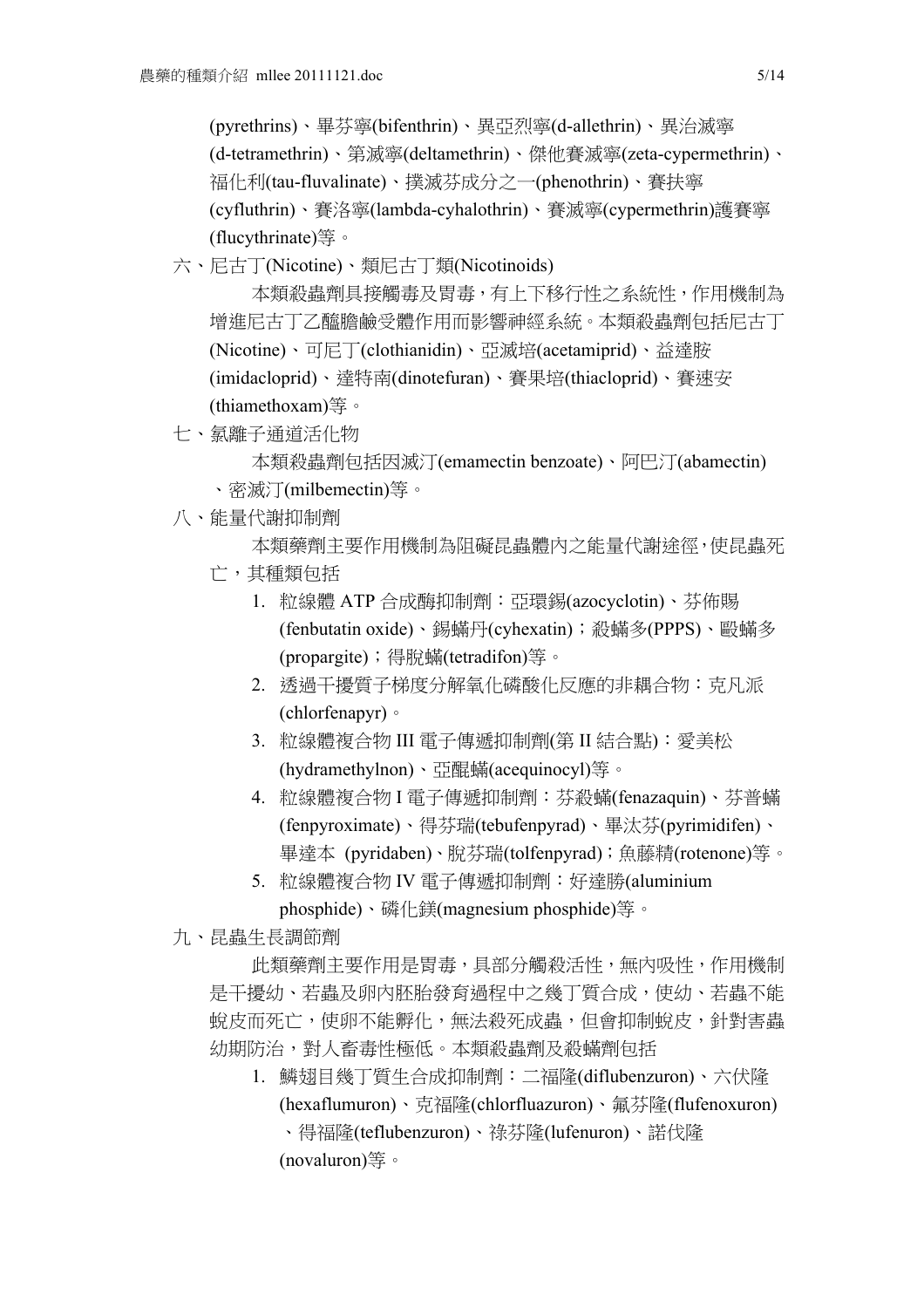- 2. 同翅目幾丁質生合成抑制劑:布芬淨(buprofezin)等。
- 3. 雙翅目蛻皮干擾劑:賽滅淨(cyromazine)等。
- 4. 蛻皮激素增效劑:可芬諾(chromafenozide)、得芬諾 (tebufenozide)、滅芬諾(methoxyfenozide)等。
- 5. 青春激素模擬劑:美賜平(methoprene)、芬諾克(fenoxycarb)、百 利普芬(pyriproxyfen)等。
- 6. 蟎類生長抑制劑:合賽多(hexythiazox)、克芬蟎(clofentezine)、 依殺蟎(etoxazole)。

#### 殺線蟲劑 **(Nematodes)**

### 可分成:

一、鹵代碳氫化合物(halogenated hydrocarbons):

包括 DD(**1,3-dichloropropene**, 1,2-dichloropropane)、二溴乙烷、溴 化甲烷、氯化苦(chloropicrin)、二硫化碳等,國內禁止使用。以土壤燻 蒸方式殺死線蟲,抑制電子傳遞鏈中的電子接受者,破壞細胞膜、使 蛋白質變性,酵素失去功能而達到殺線蟲目的。

二、異硫氫酸鹽類(isothiocyanates):

包括斯美地(Metam-sodium)與邁隆(Dazomet)。以土壤燻蒸方式殺 死線蟲。以土壤燻蒸方式殺死線蟲,抑制電子傳遞鏈中的電子接受者, 破壞細胞膜、使蛋白質變性,酵素失去功能而達到殺線蟲目的。

三、有機磷類(organophosphate insecticides):

包括普伏松(Ethoprop)、芬滅松(Fenamiphos)、福賽絕(Fosthiazate) 與托福松(Terbufos)等。芬滅松具系統性殺線蟲劑,普伏松為非系統性 接觸型殺線蟲劑,福賽得具接觸及滲透移行性殺線蟲劑。

#### 四、氨基甲酸鹽或肟類(carbamate or oxime insecticides):

包括加保扶(carbofuran)、毆殺滅(Oxamyl)與其混合劑托福毆殺滅 (Terbufos+Oxymyl)。加保扶具接觸毒、胃毒及系統性,毆殺滅具接觸 性及系統性。

五、其他類

滅線蟲(DCIP, Nemamort)與摩朗得(酒石酸鹽)(Morantel tartrate)等 殺線蟲劑。滅線蟲具觸殺性及燻殺性,無系統性之殺線蟲劑。

### 殺鼠劑 **(Rodenticides)**

可分成:

- 一、香豆素類抗凝血劑(coumarin anticoagulants):包括殺鼠靈(Warfarin)、伏 滅鼠(Flocoumafen)等。
- 二、二氫茚二酮類抗凝血劑(indandione anticoagulatns):得伐鼠(Diphacinone)。
- 三、植物類:地中海紅海藻,有效成分為 scilliroside。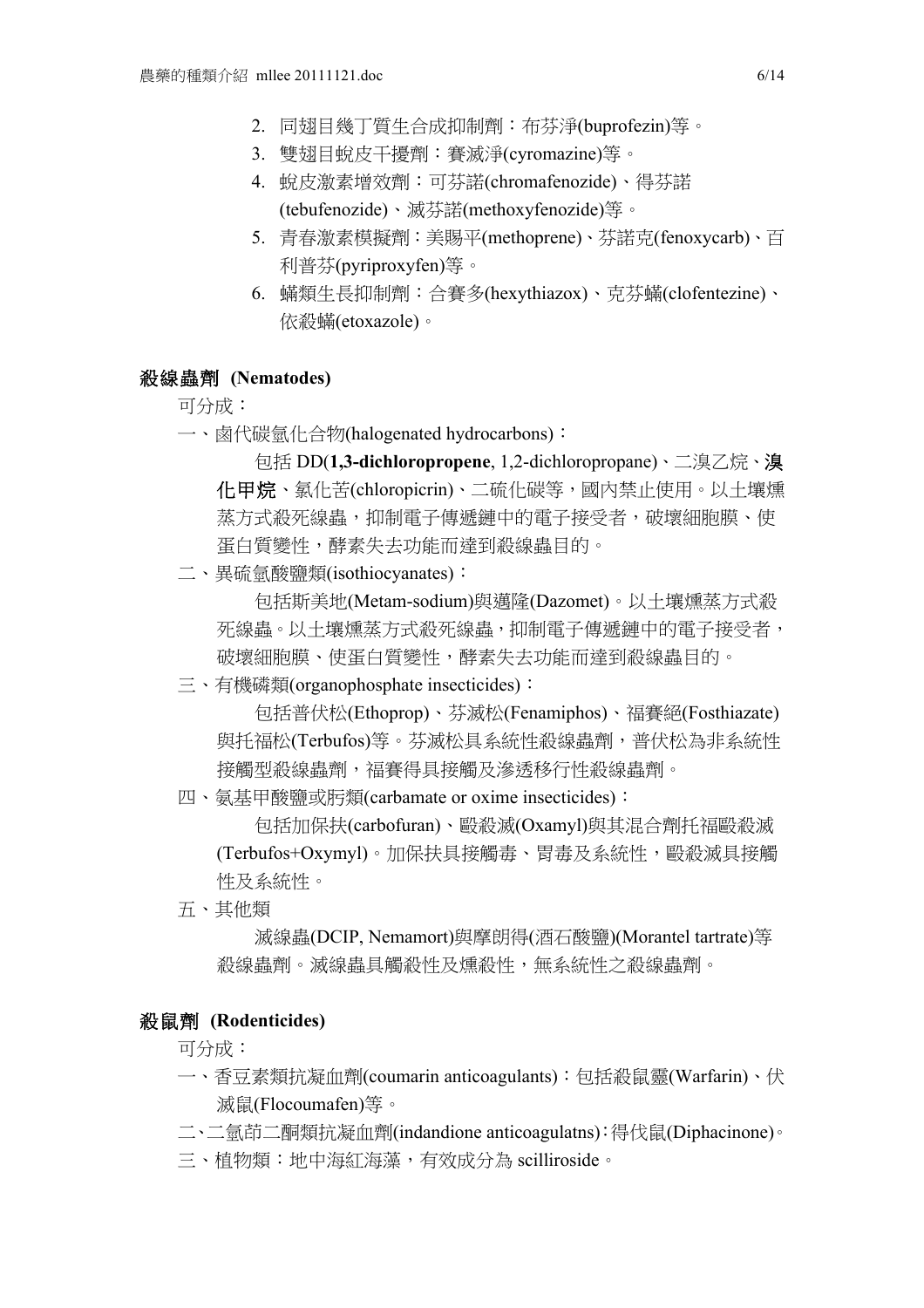- 四、有機氯類:滴滴涕(DDT),現全面禁用。
- 五、磷劑:磷化鋅(Zinc phosphide, Zn3P3)。
- 六、其他類:氟乙酸鈉(Sodium fluoroacetate)等。

#### 殺真菌劑 **(Fungicides)**

為使學者快速了解殺菌劑分類,依殺真菌劑抗藥性行動委員會(Fungicide Resistance Action Committee, FRAC)( http://www.frac.info/frac/index.htm)將作用 機制劃分成下列群組,其中 MOA 與 FRAC 編號,以及作用機制意義如表二說明:

| 編號            | 意義      | FRAC編號         | 編號 | 意義     | FRAC編號         |
|---------------|---------|----------------|----|--------|----------------|
| $\mathsf{A}$  | 核酸合成抑制劑 | 4, 8, 31, 32   | H  | 聚葡萄糖合成 | 19, 26, 40     |
|               |         |                |    | 抑制劑    |                |
| B             | 有絲分裂及細胞 | 1, 10, 20, 22, | I  | 細胞壁黑色素 | 16.1, 16.2     |
|               | 分裂抑制劑   | 43             |    | 合成抑制劑  |                |
| $\mathcal{C}$ | 呼吸作用抑制劑 | 7, 11, 21, 29, | P  | 誘導寄主植物 | $\mathbf{P}$   |
|               |         | 30, 38, 39, 45 |    | 防禦抑制劑  |                |
| D             | 胺基酸及蛋白質 | 9, 23-25, 41   | U  | 作用機制不明 | 27, 33-37, 42, |
|               | 合成抑制劑   |                |    | 者      | U5, U6, U8,    |
|               |         |                |    |        | U12, U13       |
| E             | 訊號傳導作用抑 | 2, 12, 13      | M  | 多作用點者  | $M1-M9$        |
|               | 制劑      |                |    |        |                |
| F             | 脂質及膜合成抑 | 6, 14, 28, 44  | NC | 尚未分類者  | NC             |
|               | 制劑      |                |    |        |                |
| G             | 膜之固醇生合成 | 3, 5, 17, 18   |    |        |                |
|               | 抑制劑     |                |    |        |                |

表二、殺真菌劑作用機制分類表

就防治植物重要病害種類,其常用之重要殺真菌劑種類說明如下:

一、多作用點殺真菌劑:包括硫劑、銅劑、氯劑、磷劑等預防性的殺真菌 劑類。

- 二、殺白粉病之藥劑種類:
	- 1. M1、M2、M7. 多作用點殺菌劑:無水硫酸銅、山陽銅、可濕性硫 黃、銅合硫磺、克熱淨(烷苯磺酸鹽)。
	- 2. A2. 羥(2-氨基)嘧啶類:布瑞莫、依瑞莫。
	- 3. B1. 苯并咪唑類:免賴得。
	- 4. C1. 嘧啶胺類:二氟林。
	- 5. C2. 吡啶碳醯胺類:白克列。
	- 6. C3. 苯醌外部抑制劑:克收欣 。
	- 7. D1. 苯胺嘧啶類:賽普洛。
	- 8. E1. 訊號傳遞抑制劑:快諾芬。
	- 9. E3. 二羧醯亞胺類:撲滅寧。
	- 10. F2. 硫膦酸二乙酯類:白粉松。
	- 11. G1. 去甲基作用抑制劑:賽福寧、比芬諾、芬瑞莫、尼瑞莫、依滅 列、撲克拉、賽福座、溴克座、待克利、達克利、護矽得、護汰芬、 菲克利、易胺座、邁克尼、平克座、普克利、得克利、四克利、三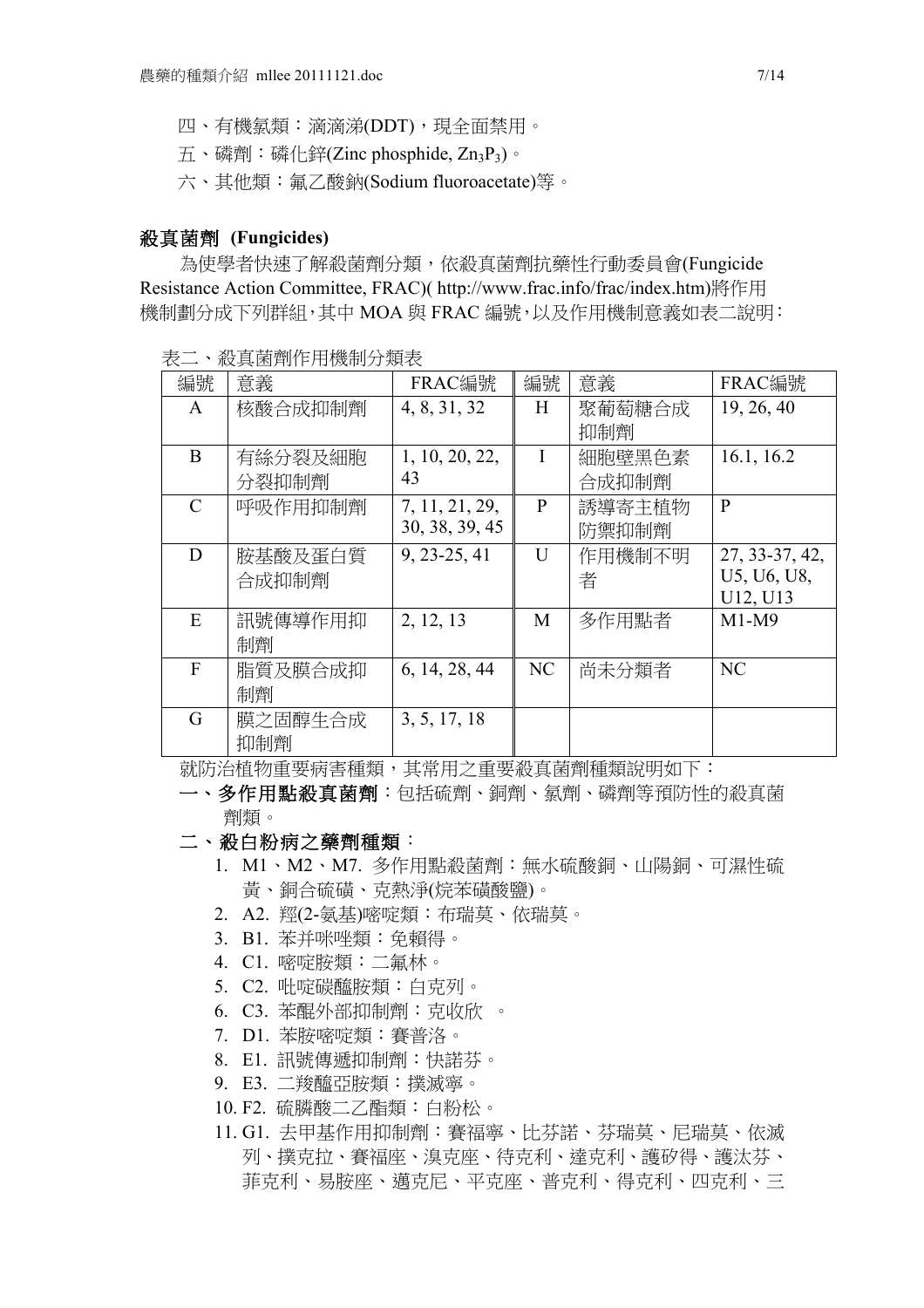泰芬、三泰隆。

- 12. G2. 嗎福啉類:三得芬。
- 13. H4. 幾丁質合成酶抑制劑:保粒黴素。
- 14. U9-10. 作用機制不明者:cyflufenamid, metrafenone。
- 15. NC. 尚未分類者:礦物油、碳酸氫鉀。

16. 其他兼具殺菌劑的農藥:蟎離丹。

# 三、殺疫病之藥劑種類:

- 1. A1.苯醯胺類(Phenylamides):高風險藥劑。 a.Acylalanine:滅達樂、本達樂、右滅達樂。 b.Oxazolidinone:歐殺斯。 c.Butyrolactone:Ofurace。
- 2. A3.芳香雜環族:殺紋寧。
- 3. B3.有絲分裂之 β-微管蛋白組合抑制劑:座賽胺。
- 4. B5.膜收縮類蛋白不定位作用劑:氟比來。
- 5. C3.苯醌外部抑制劑:亞托敏、百克敏、三氟敏、凡殺同。
- 6. C4.苯醌內部抑制劑:賽座滅、安美速。
- 7. F3.芳香烴類:依得利。
- 8. F4.氨基甲酸鹽類:普拔克。
- 9. H5.肉桂酸醯胺類:達滅芬、曼普胺。
- 10. U1.氰基乙酰胺肟類:克絕。
- 11. U2.磷酸乙酯類:福賽得。

### 四、殺灰黴病之藥劑種類:

- B1. 苯并咪唑類(Benzimidazoles) --免賴得、貝芬替、腐絕、甲基多保淨。
- C2. 吡啶碳醯胺類(pyridine-carboxamides) --白克列。
- D1. 苯胺嘧啶類(Anilinopyrminides) --賽普洛、滅派林、派美尼。
- E2. 苯基吡咯類(Phenylpyrroles) --護汰寧(fludioxonil)。
- E3. 二羧亞胺類(Dicarboximides) --克氯得、依普同、撲滅寧、免克寧。

### 防治灰黴病殺菌劑的交叉抗藥性情形

| 交叉抗藥性 | 苯并咪唑類 | .羧亞胺類 | 苯胺嘧啶類 | 苯基吡咯類 |
|-------|-------|-------|-------|-------|
| 苯并咪唑類 |       |       |       |       |
| 二羧亞胺類 |       |       |       |       |
| 苯胺嘧啶類 |       |       |       |       |
| 苯基吡咯類 |       |       |       |       |

### 殺細菌劑 **(Bactericides)**

依其作用機制,可分成三大類: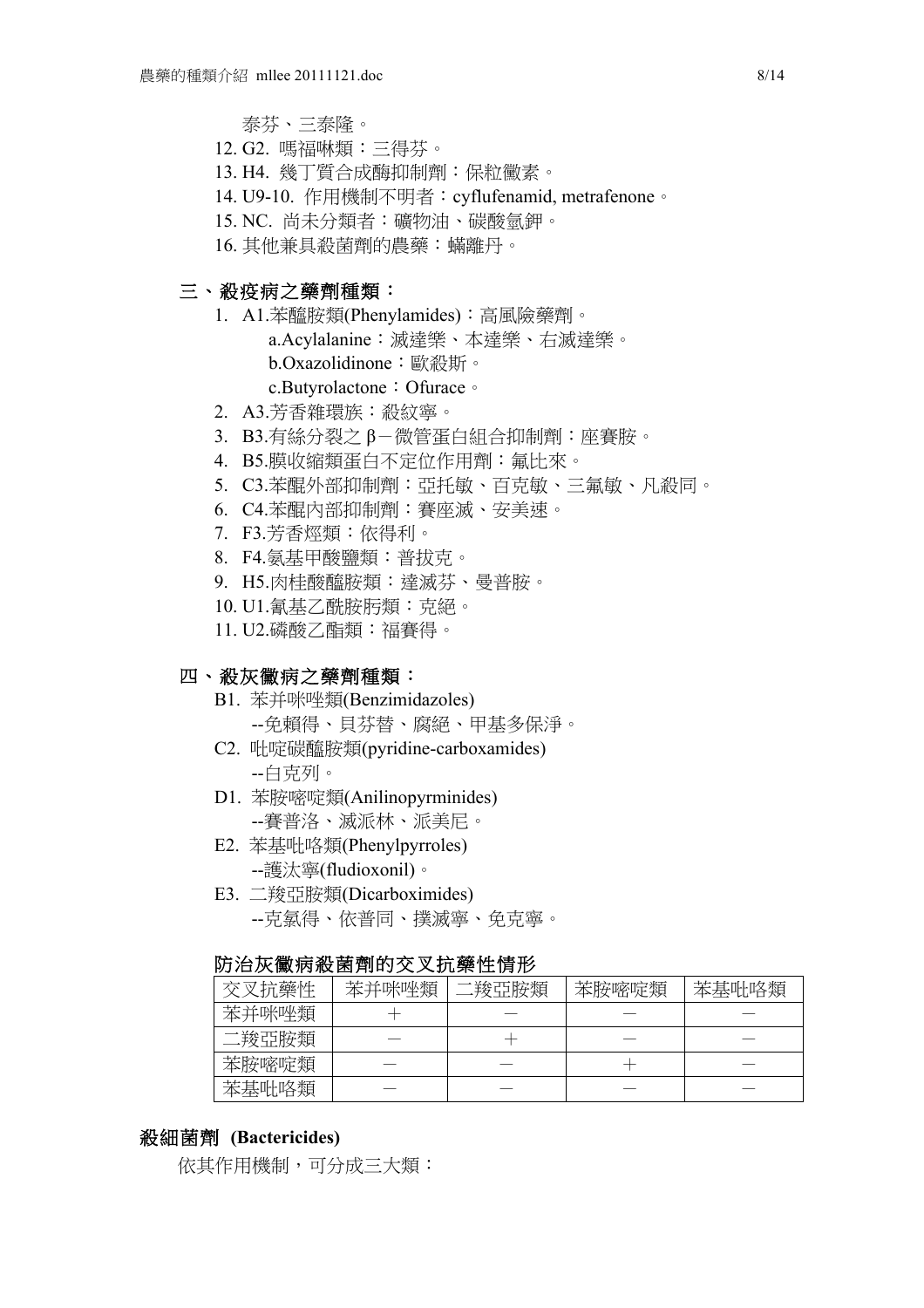- 一、抗生素類:有四環黴素(tetracyclin)、鏈黴素(streptomycin)、嘉賜黴素 (kasugamycin)、及歐索林酸(oxolinicacid),鏈四環黴素則為鏈黴素與四 環黴素的混合劑。
- 二、銅劑:波爾多液[Bordeaux mixture, 1885, 生石灰與硫酸銅混合物, 主 成份為 CuSO<sub>4</sub>·7Cu(OH)<sub>2</sub>·6Ca(OH)<sub>2</sub>]、CuCl(OH)3、氫氧化銅(Copper hydroxide)、鹼性氯氧化銅(Copper oxychloride, CuCl2·3CuO·3H2O)、 Cu<sub>2</sub>O、氧化亞銅(Cuprous oxide, Cu<sub>2</sub>O)、硫酸銅(Copper sulfate);快得 寧(Oxine-copper)等。
- 三、誘導抗病性之藥劑:這類型藥劑並非直接殺菌,而是刺激作物體內水楊 酸所調節的防禦訊號途徑,達到防治目的,屬系統性殺菌劑,可由根 部吸收,活化植物天然抗病防禦系統。撲殺熱(Probenazole)同時具有抗 細菌及抗真菌活性。抗藥性未知。國內用於防治水稻葉稻熱病、穗稻 熱病及白葉枯病、育苗箱秧苗稻熱病。克枯爛(Tecloftalam),在生體外 沒有殺死白葉枯病菌的能力,但進入植物體內後會抑制細菌的增殖及 在導管內的移轉,並減低細菌的致病力。

### 除草劑 **(Herbicides)**

臺灣地處熱帶及亞熱帶,平地至高山多變的地形,提供了熱帶及溫帶植物的 生長環境,雜草種類多且分布廣泛,對農業環境及生產造成極大的衝擊。自 1960 年代初期正式有除草劑登記記錄,目前登記之除草劑超過 130 種。在使用量較多 之除草劑種類為嘉磷塞、巴拉刈、丁基拉草、施得圃及伏寄普。依其對植物的殺 害作用,除草劑可分為選擇性及非選擇性除草劑;依作用點可分為接觸性和轉移 性除草劑,主要對一年生和多年生雜草。依施用時間分類時,可分為種植前施用、 萌發前施用和萌發後施用等 3 種類型。依作用機制,則可分為生長調節劑型除草 劑、胺基酸合成抑制劑、脂質合成抑制劑、幼苗生長抑制劑、光合作用抑制劑、 細胞膜破壞劑、色素抑制劑等類別,其作用機制分類

(http://www.hracglobal.com/Publications/ClassificationofHerbicideSiteofAction/tabid /222/Default.aspx)可參考表三內說明。

| 編號           | 意義                           | 編號       | 意義                                  |
|--------------|------------------------------|----------|-------------------------------------|
| $\mathbf{A}$ | 抑制乙醯輔酶A羧化酶;抑                 |          | 抑制二氫蝶酸合成酶(Inhibition of             |
|              | 制脂肪酸合成[Inhibition of         |          | DHP (dihydropteroate) synthase)     |
|              | acetyl CoA carboxylase       |          |                                     |
|              | (ACCase)]                    |          |                                     |
| B            | 抑制乙醯乳酸合成酶;抑制                 | $\bf{K}$ | 抑制微管集結、有絲分裂/微管組                     |
|              | 枝鏈胺基酸合成[Inhibition           |          | 織及細胞分裂[Microtubule                  |
|              | of acetolactate synthase ALS |          | assembly inhibition, Inhibition of  |
|              | (acetohydroxyacid synthase   |          | mitosis / microtubule organization, |
|              | AHAS)]                       |          | Inhibition of VLCFAs (see           |
|              |                              |          | Remarks) (Inhibition of cell        |

表三、除草劑之作用機制分類表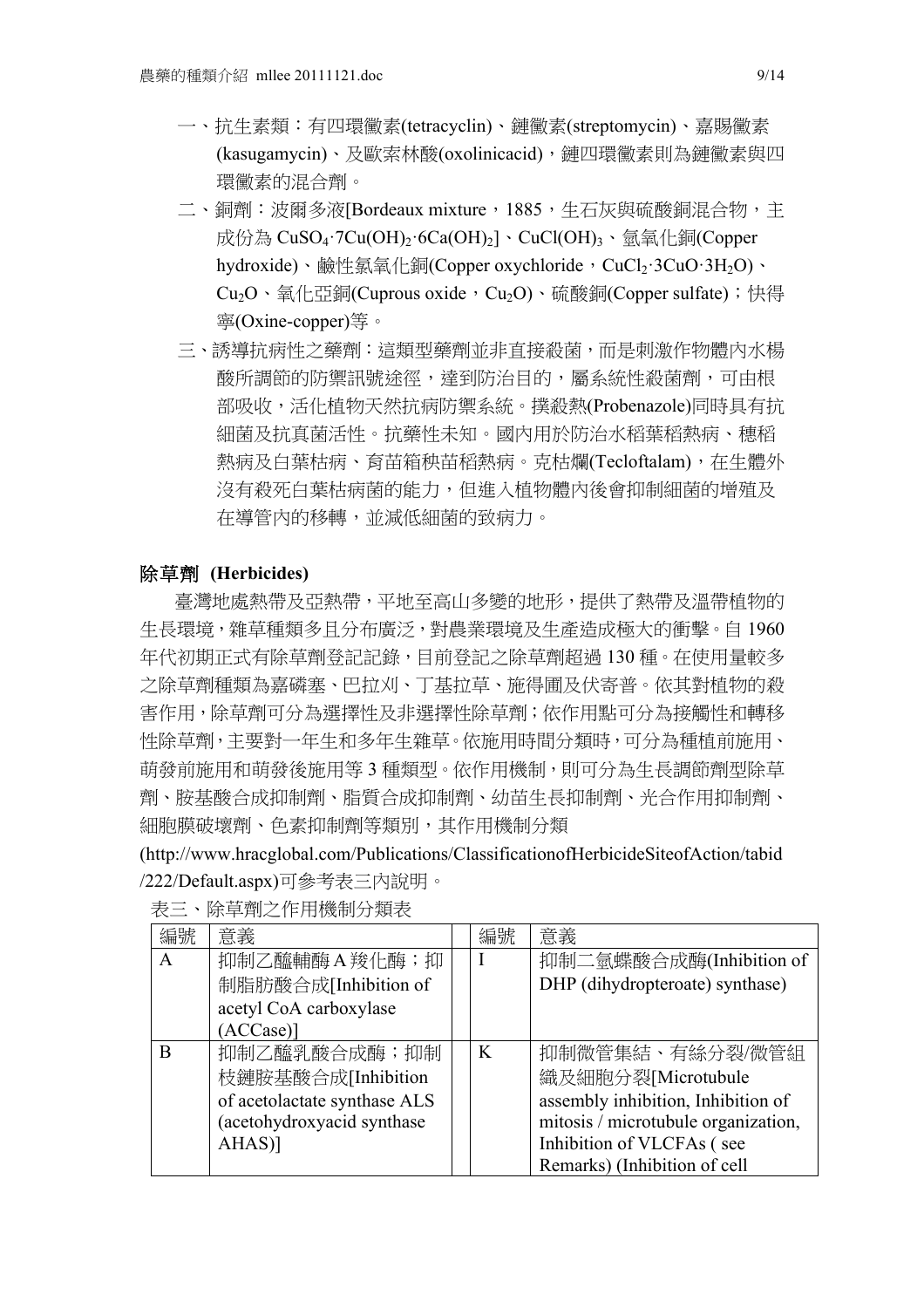| 編號            | 意義                                              | 編號           | 意義                                   |
|---------------|-------------------------------------------------|--------------|--------------------------------------|
|               |                                                 |              | division)]                           |
| $\mathcal{C}$ | 在光合系統 II 抑制光合作                                  | L            | 抑制細胞壁(纖維素)合成                         |
|               | 用(Inhibition of photosythesis                   |              | [Inhibition of cell wall (cellulose) |
|               | at photosystem II)                              |              | synthesis]                           |
| D             | 光合系統 I 的電子轉移                                    | M            | 破壞細胞膜[Uncoupling                     |
|               | (Photosystem-I-electron                         |              | (Membrane disruption)]               |
|               | diversion)                                      |              |                                      |
| E             | 抑制原紫質氧化酶                                        | N            | 脂肪合成抑制(非乙醯輔酶羧化酶                      |
|               | [Inhibition of                                  |              | 抑制劑)(Inhibition of lipid             |
|               | protoporphyrinogen oxidase                      |              | synthesis - not ACCase inhibition)   |
|               | $(PPO)$ ]                                       |              |                                      |
| $\mathbf{F}$  | 白化:在 PDS 步驟抑制胡                                  | $\Omega$     | 合成生長素-作用類似吲哚乙酸                       |
|               | 蘿蔔素生合成、抑制                                       |              | [Action like indole acetic acid      |
|               | 4-HPPD 與抑制胡蘿蔔素生                                 |              | (synthetic auxins)]                  |
|               | 合成 (標的部位未知)                                     |              |                                      |
|               | [Bleaching: Inhibition of                       |              |                                      |
|               | carotenoid biosynthesis at the                  |              |                                      |
|               | phytoene desaturase step                        |              |                                      |
|               | (PDS), Inhibition of                            |              |                                      |
|               | 4-hydroxyphenyl-pyruvate-di                     |              |                                      |
|               | oxygenase (4-HPPD),<br>Inhibition of carotenoid |              |                                      |
|               | biosynthesis (unknown                           |              |                                      |
|               | target)]                                        |              |                                      |
| G             | 抑制 EPSP 合成酶                                     | $\mathbf{P}$ | 生長素傳輸抑制(Inhibition of                |
|               | (Inhibition of EPSP synthase)                   |              | auxin transport)                     |
| H             | 抑制麩醯胺酸合成酶                                       | Z            | 未知(Unknown)                          |
|               | (Inhibition of glutamine                        |              |                                      |
|               | synthetase)                                     |              |                                      |
|               |                                                 |              |                                      |

除草劑之重要種類介紹如下:

一、生長調節劑型除草劑

主要干擾細胞內荷爾蒙平衡及調控蛋白質合成,抑制細胞伸長及 分裂,例如快克草(quinclorac)、三氯比(triclopyr)、二、四-地、氟氯比 (fluroxypyr)等。

二、胺基酸合成抑制劑

(一)支鏈胺基酸合成抑制劑:抑制 ALS(AHAS)酵素活性,阻斷纈 胺酸(valine)、白胺酸(leucine)、異白胺酸(isoleucine)支鏈胺 基酸之合成,重複使用易產生抗藥性。依滅草(imazapyr)、 百速隆(pyrazosulfuron-ethyl)、依速隆(imazosulfuron)、免速 隆(bensulfuron- methyl)、亞速隆(ethoxysulfuron)。

(二)芳香族胺基酸合成抑制劑:抑制苯丙氨酸(phenylalanine)、酪 氨酸(tyrosine)及色氨酸(tryptophan)三種芳香族胺基酸之生成

,影響蛋白質之生合成,如嘉磷塞(glyphosate)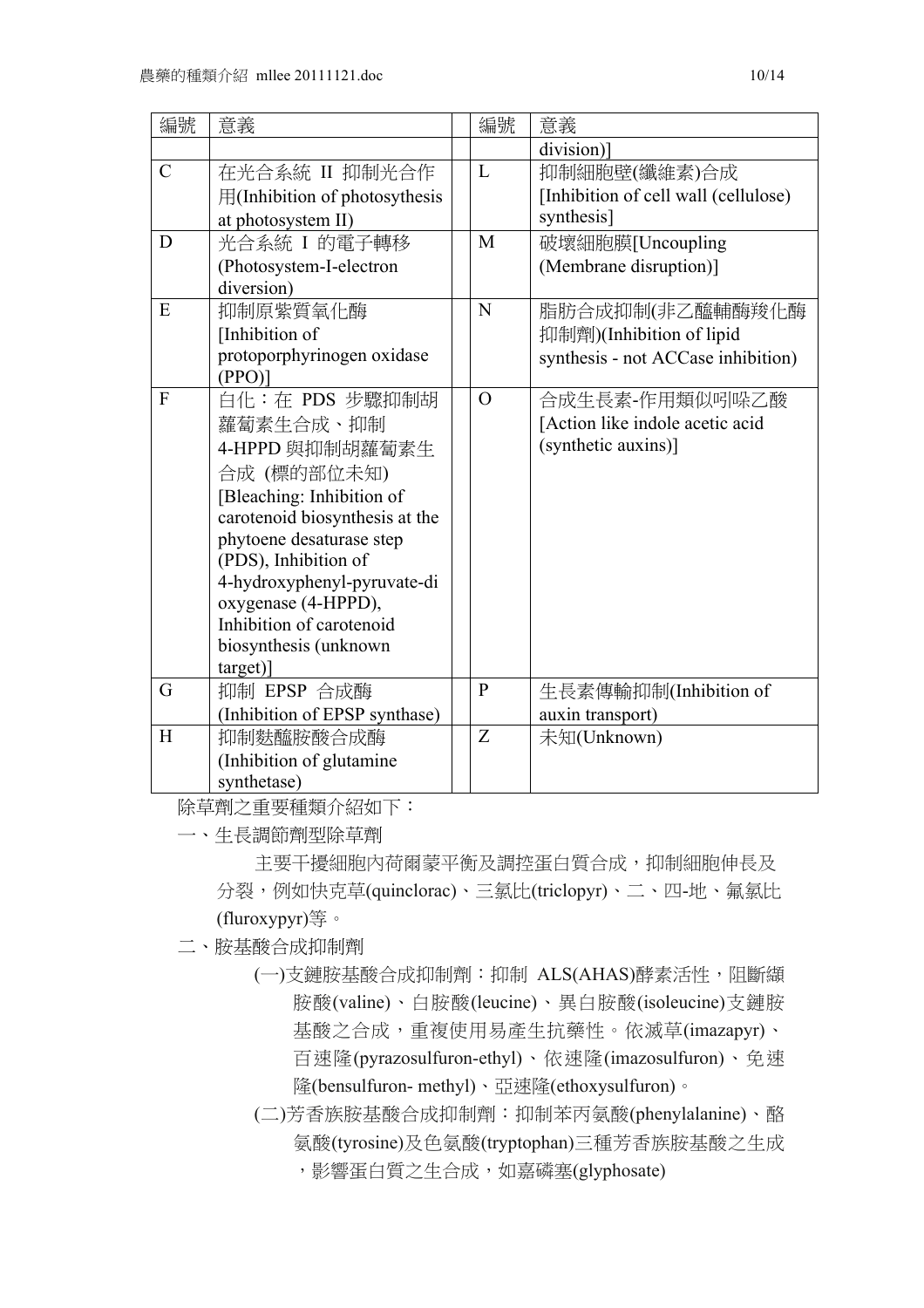三、脂質合成抑制劑

抑制脂肪酸合成之關鍵酵素 ACCase 活性,破壞細胞膜系完整性 ,影響禾本科植物分生組織之生長。包括伏寄普(fluazifop-P-butyl)、 甲基合氯氟(haloxyfop-R-methyl)、環殺草(cycloxydim)、快伏草 (quizalofop-P-ethyl)、剋草同(clethodim)、普拔草(propaquizafop)、西殺 草(sethoxyim)、丁基賽伏草(cyhalofop-butyl)、得殺草(tepraloxydim)、 芬殺草(fenoxaprop-P-ethyl)。

- 四、幼苗生長抑制劑
	- (一)根抑制劑:抑制蛋白微管(protein tubukin)之聚合,無法形成 與細胞分裂有關之微管(microtubule)。阻斷細胞分裂所需之 微管形成與聚集,干擾紡綞絲之形成,成為橫向擴張之多核 細胞,如施得圃(pendimethalin)、比達寧(butralin)、撻乃安 (dinitramine)、倍尼芬(benefin)。
	- (二)芽抑制劑:抑制蛋白質、脂質及勃激素(GAs)之合成,干擾細胞 正常發育,如丁基拉草(butachlor)、拉草(alachlor)、殺丹 (benthiocarb)、左旋莫多草(s-metolachlor)、得拉本(dalapon) 、普拉草 (pretilachlor) 、滅草胺 (metazahlor) 、滅落脫

(napropamide)、氟丙酸(flupropanate)。

- 五、光合作用抑制劑
	- (一)可移動類:與 PSII 雷子傳遞系統中之 D1 protein 結合,干擾光 合作用中電子傳遞及光能之轉換,產生自由基攻擊細胞膜。 活性與光照有關。由根及芽吸收,經由木質部向上轉移,如 草殺淨(ametryn)、草脫淨(atrazine)、克草(bromacil)、達有龍 (diuron)、理有龍(linuron)、撲奪草(metobromuron)、滅必淨 (metribuzin)。
	- (二)不可移動類:阻斷光合作用中電子傳遞及光能之轉換,降低 光合作用效率,其活性與光照有關;作用位置在 PSII 系統之 Hill reaction,為接觸型藥劑,移動有限。主要在早期萌後使
		- 用,為接觸型不具傳導作用之藥劑,如本達隆(bentazon)。
- 六、細胞膜破壞劑

包括 bipyridyliums, diphenyl ethers, oxadiazoles, phosphinic acids, triazolinone 等化學類別。Bipyridyliums 類會與 PSI 系統中之 ferredoxin 競爭電子,形成自由基,破壞正常電子流,產生自由基,其活性與光 照有關,如巴拉刈(paraquat)、固殺草(glufosinate - ammonium)、樂滅 草(oxadiazon)、復祿芬(oxyfluorfen)、必芬諾(bifenox)、亞喜芬 (acifluorfen)。

七、色素合成抑制劑

干擾光合色素之形成及保護作用,導致葉綠素生成受限,葉片轉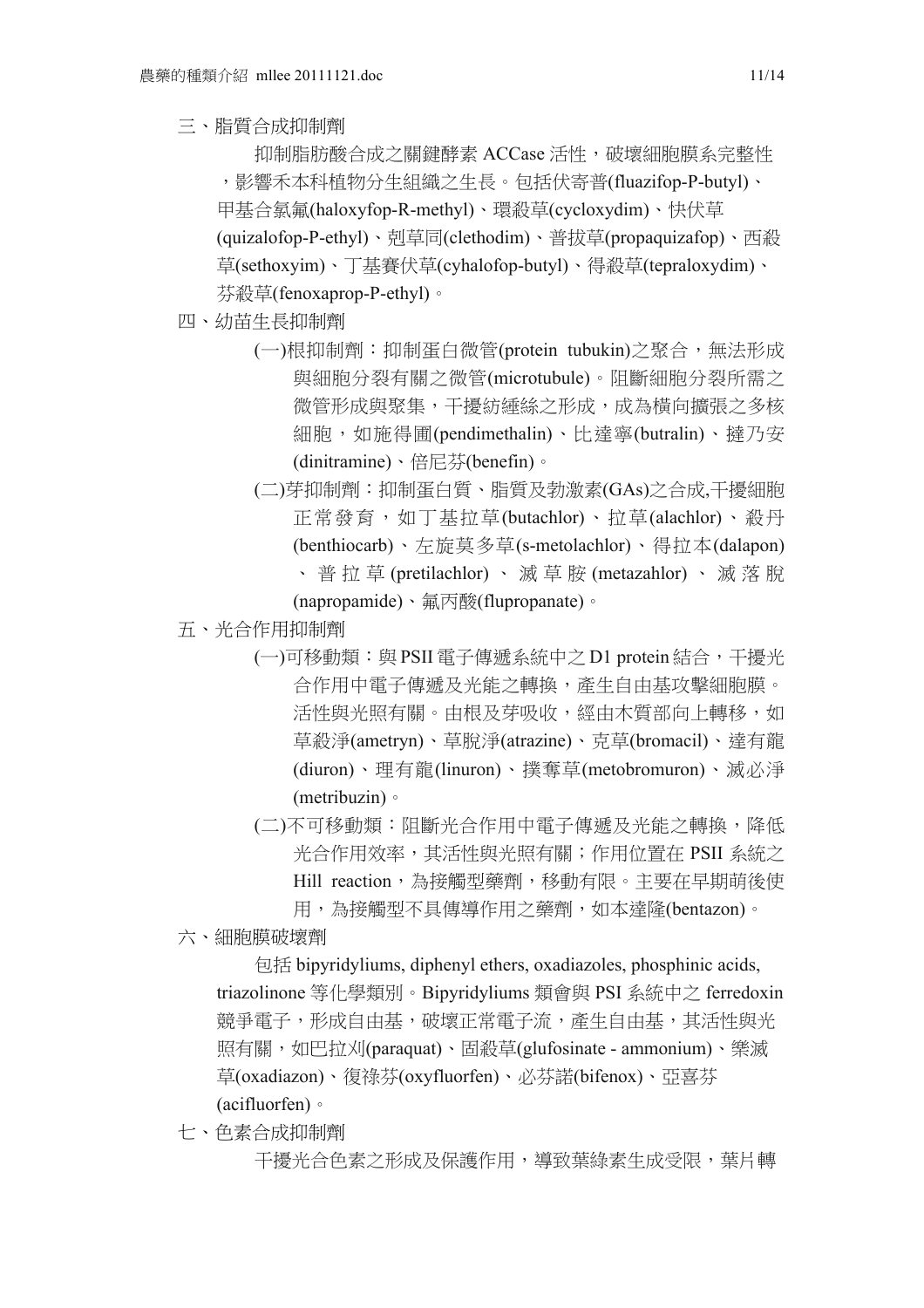白及抑制類胡蘿蔔素(carotinoid)之生合成,如可滅蹤(clomazone)。

八、其他

有機砷類屬接觸型除草劑,在植體內以砷取代磷,干擾糖代謝, 如甲基砷酸鈉(monosodium methanear-sonate; MSMA)。

#### 植物生長調節劑 **(Plant Growth Regulators)**

本類農藥可分成:

- 一、生長素(Auxins):促進細胞分裂、分化、生長、不定根生長。
- 二、激勃素(Gibberellins):促進整株植物生長,打破種子、芽的休眠。
- 三、細胞分裂素(Cytokinins):促進細胞分裂、生長、側芽生長。
- 四、離層酸類(Abscisicacid):促進芽的休眠及未成熟器官脫落。
- 五、乙烯(Ethylene):促進果實的成熟。
- 六、其他植物荷爾蒙類。

### 生物農藥 **(Biological pesticides, Biopesticides)**

依資材來源與製程,可分成

- 一、天然素材類: 指天然產物不以化學方法精製或再加以合成者,如菸鹼(尼 古丁,nicotine)、除蟲菊精(pyrethrum)、魚藤精(rotenone)、 藜蘆鹼(sabadilla, vertrine)、印楝素(azadirachtin)、皂素 (saponins)等。。
- 二、生化農藥類:指以生物性素材經過化學粹取或合成,惟其作用機制無毒 害者,有四個類別,分別為化學傳訊素、荷爾蒙、天然植 物調節劑與酵素。目前推廣的昆蟲性費洛蒙有斜紋夜蛾、 甜菜夜蛾、甘藷蟻象、楊桃花姬捲葉蛾、及茶姬捲葉蛾等。
- 三、微生物製劑類:指用於作物病原、害蟲、雜草防治或誘發作物抗性之微 生物或其有效成份經由配方所製成之產品,其微生物來 源包括:細菌、真菌、病毒和原生動物等,一般由自然 界生物分離所得,也可再經人工品系改良,如人為誘 變、汰選或遺傳基因改造。包括蘇力菌(*Bacillus thuringiensis*, Bt)、核多角體病毒(nuclear polyhedrosis virus, NPV)、顆粒體病毒(granulosis virus, GV)、枯草桿 菌(*Bacillus subtilis*)、木黴菌(*Trichoderma* spp.)。

# 結語

隨著時代演變,殺菌劑由多作用點、保護性、預防性的藥劑種類, 在 60 年 代以後,演變成單一作用點、選擇性高、系統性的農藥,使得農藥的開發朝向專 一性作用點、低劑量、高毒性等方向發展。由於此類農藥具有低劑量、高毒性作 用下,非常受到植物生產者的歡迎與使用,但因為該類農藥的作用機制過於專 一,有害生物對藥劑的抗藥性逐漸成為農藥使用的大問題。這類藥劑在長期施用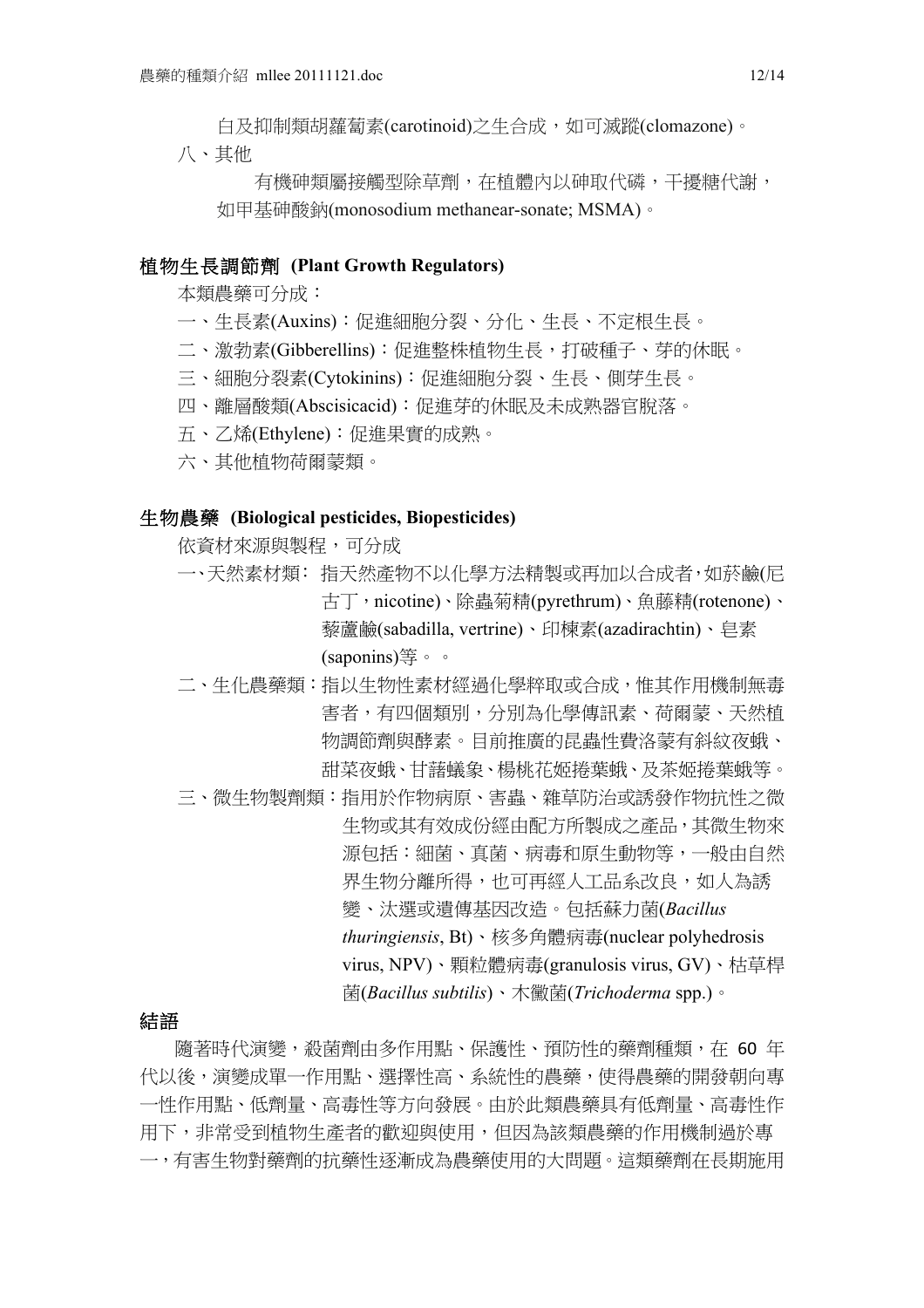情形下,會對田間植物有害生物造成選汰壓力,若因施用觀念錯誤,容易使田間 有害生物產生「抗藥性」問題,使得藥效喪失問題日益嚴重,這種「抗藥性」現 象,在過去使用多點作用的保護劑時代絕少發生。由於抗藥產生的機制不同,田 間的農藥管理方式便不能相同,基於田間抗藥性發生情形,其抗藥性管理策略說 明如下:

- 1. 避免單獨使用 (Do not use the product exclusively): 儘量與其它不同作用 機制之農藥混合使用,或是與不同作用機制農藥輪替或交換使用,可延緩 田間植物有害生物產生抗藥性族群。
- **2.** 限制每一生產季的農藥使用次數,只有迫切需要時才施用農藥。在 農藥使用之前及之後的農藥種類,應為不同作用機制之農藥 (Restrict the number of treatments applied per season, and apply only when strictly **necessary. Use#other#pesticides subsequently)**:此一策略可減少抗藥性族群 在田間發生的機會,或延緩抗藥性族群建立的速度。
- **3.** 維持廠商建議之推薦濃度 **(Maintain#manufacturer's#recommended# dose)**:切勿在施用時降低推薦濃度來節省成本,或是常常以降低劑量但 是提高施用次數的施用方式,如此一來,反而增加田間產生抗藥性族群的 機會。
- 4. 避免剷除性施用方式 (Avoid eradicant use):由於系統性殺菌劑具有剷除 及治療已感染之植物病害,因此只有在必要時才施用系統性農藥進行剷除 及治療的管理方式,可以配合多作用點農藥混合或輪替施用方式,延緩田 間抗藥性族群產生的機會。
- 5. 綜合病害管理 (Integrated disease management): 同綜合害物管理 (Integrated Pest Management, IPM)觀念,使用抗病品種、生物防治製劑、 輪作、去除罹病部位、降低罹病率等田間衛生操作,均可減少或降低田間 產生抗藥性族群的機會。在綜合病害管理中,很不幸地由於非化學防治的 效果不佳或不符合經濟,目前仍以化學防治方式為主。
- 6. 化學歧異度 (Chemical diversity): 防治作物有害生物的農藥種類越多, 對於作物生產者在管理植物病害時,可以選擇適當的農藥種類進行輪替防 治,對環境及克服抗藥性問題上都有好處。目前新農藥的開發已朝向克服 田間已存在之抗藥性族群,因此配合輪替不同作用機制農藥的施用方式, 可以減少或延緩田間抗藥性族群產生的機會。

因此,學者若能對上述植物有害生物種類、農藥分類及特性先有初步的認知 與了解後,再配合適當施藥時機與施藥技巧,便可建立正確農藥使用的觀念,避 免及減緩田間植物有害生物產生抗藥性的機率及速率,使農藥的使用達到合理、 有效地防治作物病害之目的。

參考網站及文獻:

- 1. 農藥簡介: http://pesticide.baphiq.gov.tw/web/Insecticides MenuItem3.aspx
- 2. 農藥資訊服務網: http://pesticide.baphiq.gov.tw/web/Insecticides\_MenuItem5\_3.aspx
- 3. 植物保護手冊電子版:http://www.tactri.gov.tw/htdocs/ppmtable/
- 4. 農藥作用機制及化學分類檢索:http://ogserv.tactri.gov.tw/moa/